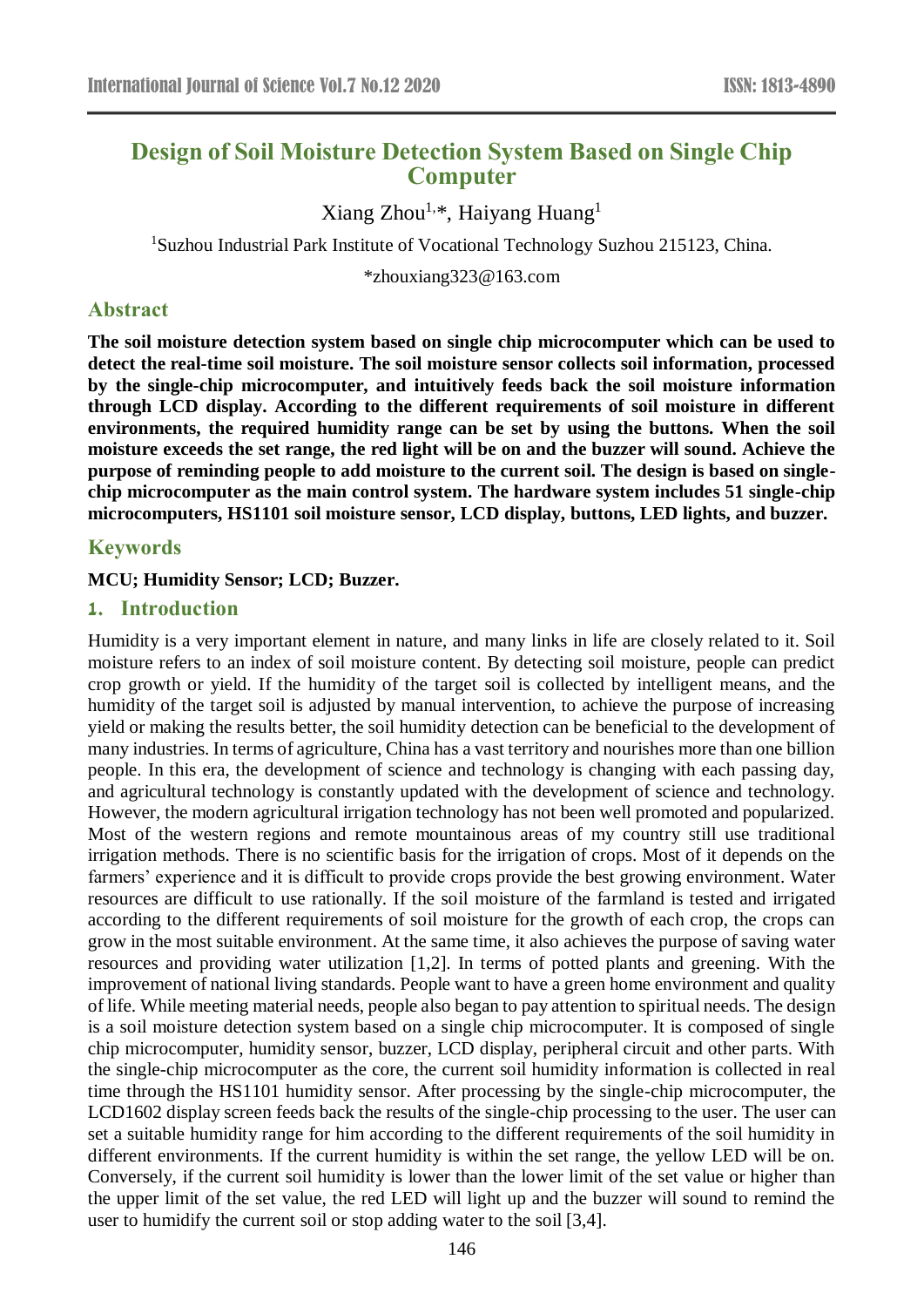## **2. Scheme design**

In the program selection, after comparison and demonstration, it was decided to use the single-chip microcomputer as the control system of this design. When using the single chip microcomputer, the power consumption is low and the internal capacity is large. Using single-chip microcomputer to control, high reliability, relatively simple operation, easy to modify and maintain. Nowadays, there are a large number of complete open source programs on the Internet, which are convenient to call during debugging and save time. The microcontroller can continue to expand other functions through its external modules. These characteristics can make the design of the one-chip computer occupy an advantage in the later popularization and promotion. The MCU selected for this design is the STC89C52RC MCU. The instructions and codes of this microcontroller are fully compatible with traditional 8051 microcontrollers. If the chip needs to be replaced with other 51 microcontrollers, the program can be directly transplanted. The physical diagram, schematic diagram, and pin diagram of the single-chip microcomputer are shown in Figure 1.

STC89C52 MCU pin function:

| 1<br>2<br>3<br>4<br>5<br>6<br>7<br>8<br>9<br>10<br>11<br>12<br>13<br>14<br>15<br>16<br>$17 \,$<br>18<br>19<br>20 | U1<br>P1.0<br>P1.1<br>P1.2<br>P1.3<br>P1.4<br>P1.5<br>P1.6<br>P1.7<br><b>REST</b><br>P3.0/RXD<br>P3.1/TXD<br>P3.2/INT0<br>$P3.3/\overline{N}T1$<br>P3.4/T0<br>P3.5/T1<br>$P3.6/\overline{WR}$<br>P3.7/RD<br>XTAL <sub>2</sub><br>XTAL1<br><b>GND</b> | <b>VCC</b><br><b>P0.0</b><br>P <sub>0.1</sub><br>P <sub>0.2</sub><br>P <sub>0.3</sub><br>P <sub>0.4</sub><br>P <sub>0.5</sub><br>P <sub>0.6</sub><br>P <sub>0.7</sub><br>$E\overline{A}$<br><b>ALE</b><br><b>SPEN</b><br>P <sub>2.7</sub><br>P <sub>2.6</sub><br>P2.5<br>P2.4<br>P <sub>2.3</sub><br>P2.2<br>P2.1<br>P2.0 | $+5$<br>40<br>39<br>38<br>37<br>36<br>35<br>34<br>33<br>32<br>31<br>30<br>29<br>28<br>27<br>26<br>25<br>24<br>23<br>22<br>21 |
|------------------------------------------------------------------------------------------------------------------|------------------------------------------------------------------------------------------------------------------------------------------------------------------------------------------------------------------------------------------------------|---------------------------------------------------------------------------------------------------------------------------------------------------------------------------------------------------------------------------------------------------------------------------------------------------------------------------|------------------------------------------------------------------------------------------------------------------------------|
|                                                                                                                  | <b>STC89C52</b>                                                                                                                                                                                                                                      |                                                                                                                                                                                                                                                                                                                           |                                                                                                                              |

Fig 1. STC89C52 schematic

As can be seen from the above figure, the STC89C52 microcontroller has a total of 40 pins.

1. Power supply pin: The 20th pin VSS is grounded (GND), and the 40th pin VCC is connected to the main power supply of the microcontroller +5V.

2. Reset pin: The 9th pin RST is the reset pin. Used as a reset input, if you want to reset the microcontroller, generate a high level of two machine cycles in this pin to complete the initialization operation.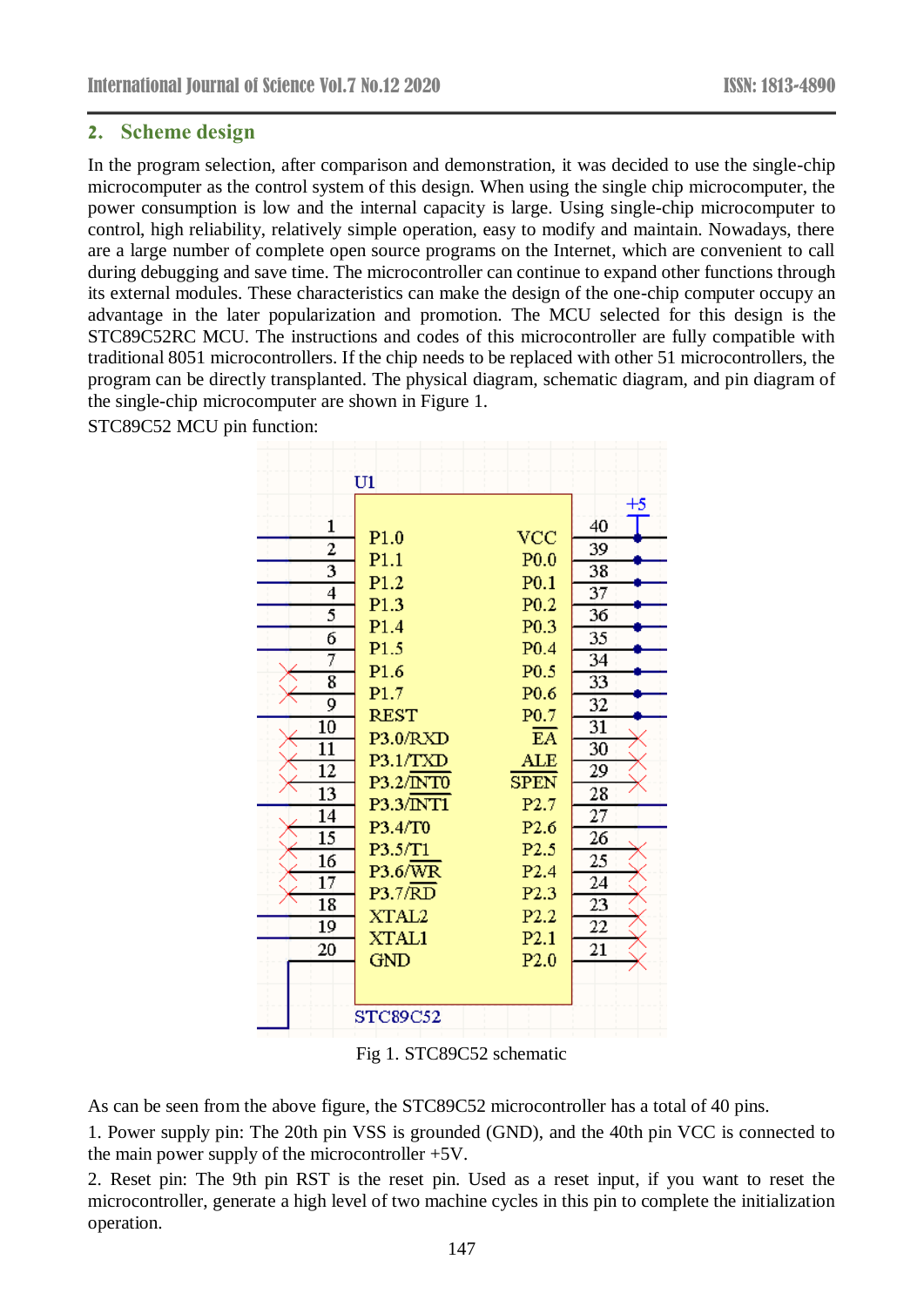3. Crystal oscillator pins: The 18th and 19th pins are external crystal oscillator pins. Between these two pins, the external crystal oscillator and the internal amplifier of the microcontroller form an oscillator circuit.

4. I/O pins: STC89C52 MCU has 4 8-bit parallel input and output ports, P0, P1, P2, P3. A total of 32 pins are corresponding. Through the program, you can send signals to each pin for independent control. P0 is a bidirectional three-term input and output port. P1, P2, and P3 are 8-bit bidirectional input and output ports with internal pull-up resistors. When the pin is input 1, the internal resistor will pull the port to a high potential, so When the P1, P2, and P3 pins are used as output terminals, there is no need to connect an external pull-up resistor.

5. Memory access control pin: Pin 31 (EA/VPP) accesses external program memory control signal.

6. External memory control signal pin: the 30th pin (ALE/PROG) is the same as the multiplexing pin, and the 29th pin (PSEN). The two pins here are used during system expansion.

The humidity sensor used in this design is HS1101 humidity sensor. The sensor is a capacitive sensor, which is widely used in occasions where humidity detection and compensation are required. The HS1101 humidity sensor has the characteristics of reliability, long-term stability, and rapid response time. It does not require calibration during use and is completely interchangeable. The required information can be fed back in real time. Since the humidity sensor is a capacitive component, it is replaced by a capacitor in the schematic diagram and simulation circuit. The capacitance value will change with the humidity of the measured object. In the range of relative humidity of 0%-100%RH, the corresponding capacitance value ranges from 160pF to 200pF. The error is within  $\pm 2\%$  RH. The physical picture of HS1101 humidity sensor is shown in Figure 2.



Fig 2. HS1101 physical picture

Here we use LCD1602 to display on the display. LCD1602 display is a liquid crystal display. Looking up the information, it is found that most of the devices that need to display letters, numbers or characters choose this display. The working voltage when in use is +5V, and the contrast of the display can be adjusted according to different needs. The display has its own reset circuit. In order to facilitate the user's operation, the display provides various control commands for different functions: clear Screen, character flashing, cursor flashing, shifting, etc. The liquid crystal display has the characteristics of low power consumption, full display information, and no radiation when in use. The 1602 LCD is often used in micro-small meters and low-power systems. There are two standards for this LCD, one is with 14 pins without backlight, and the other is with 16 pins with backlight. Considering the use in poor light environment, this design uses 16-pin LCD with backlight. Ensure that the detected information can be clearly displayed under any circumstances. The physical map is shown in Figure 3 below.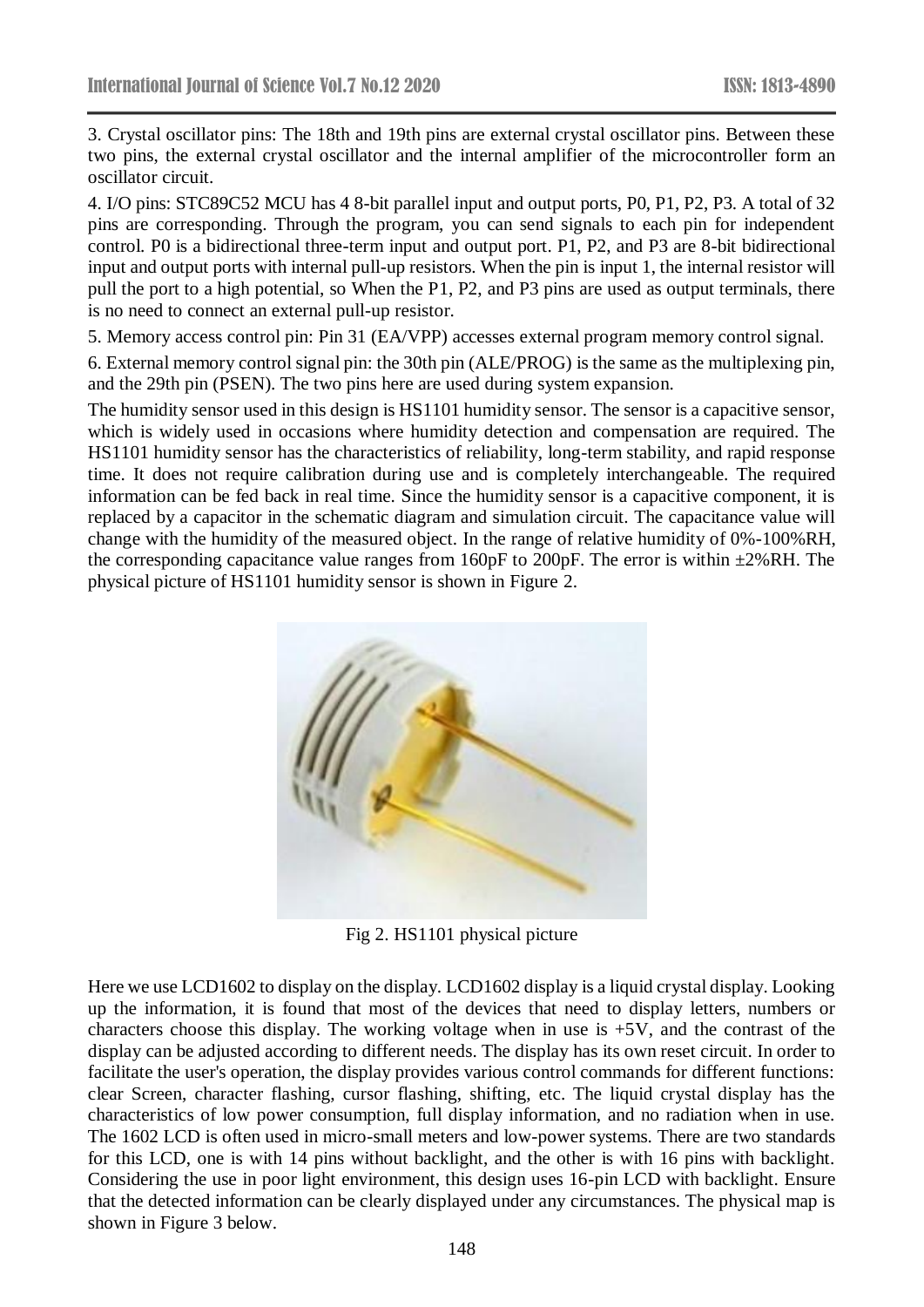

Fig 3. LCD physical picture

The LCD liquid crystal display screen 1 pin is connected to GND, 2 pin is connected to VCC+5V power supply, 3 pin is the gray scale adjustment of the liquid crystal, generally the resistance between the 3 pin and the ground is 1.5k, between the 3 pin and the power supply The resistance value is about 10k (if the resistance selected between this pin and the power supply is not appropriate, it will be displayed as an abnormal LCD screen). The function of the No. 4 pin (RS) of the display is register selection. When using the data register, input a high level signal, and if you want to use an instruction register, input a low level signal. The No. 5 pin (R/W) is the read and write signal line. A high-level signal is required for reading and a low-level signal for writing. When RS and R/W are both at low level, the instruction or display address can be written. When RS is low and R/W is high, the signal can be read. When RS is high and R/W is low, data can be written. The sixth pin is the enable terminal. When the enable terminal changes from a high level signal to a low level signal, the display screen starts to execute instructions. Pins 7 to 14 of the liquid crystal display module are connected with P0.0-P0.7 of the single-chip microcomputer.



Fig 4. Display circuit

In order to provide a stable working environment for the design system, the reset circuit is an indispensable part. Reset is to restore the device to a certain state that has been initialized or set. When the single-chip microcomputer is disturbed or the program goes into an infinite loop during operation, it needs to be reset. The reset of the one-chip computer is realized by the external circuit, the signal is input by the RESET pin, and the high level is effective. In this design, a 5V power supply, a capacitor and a 10k resistor are connected in the reset circuit, and the microcontroller is reset immediately when the power is turned on. When the microcontroller is running, we can use an external button to reset the microcontroller.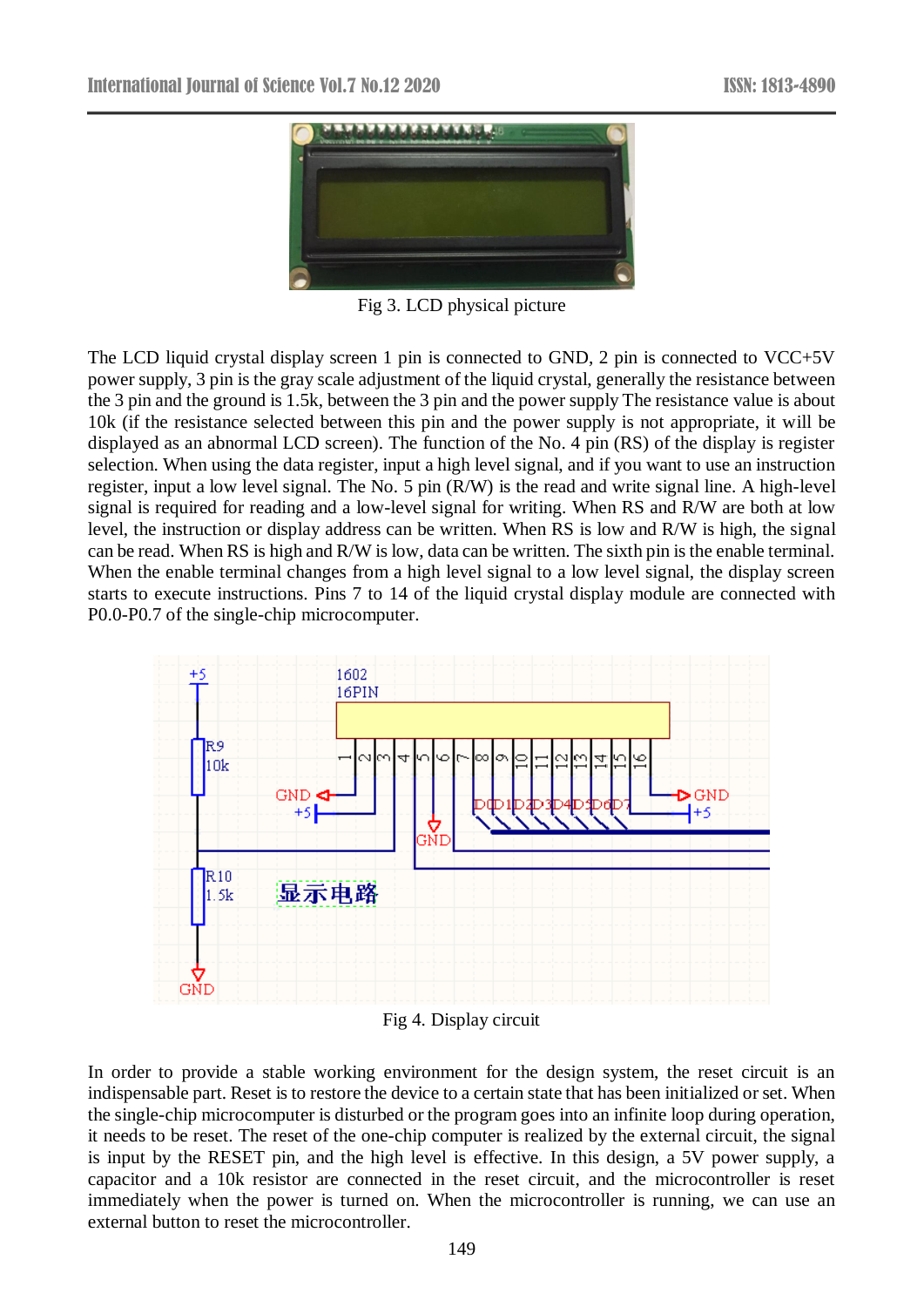

Fig 5. Reset circuit

The crystal oscillator circuit is also called a clock circuit, which generates a clock signal for the internal work of the microcontroller. Provide a time reference for various operations of the microcontroller. The design adopts the internal oscillation method, using the inverting amplifier inside the single-chip microcomputer to form an amplifying circuit, and connecting the crystal oscillator and two capacitors between the 19-pin and 18-pin of the single-chip microcomputer to make the internal oscillator generate stable self-excited oscillation. The crystal oscillator circuit is shown in Figure 6.



Fig 6. Crystal oscillator circuit

The power supply module, the external +5V power supply is inserted into the DC power interface, and the entire design system is powered by the self-locking switch. The introduced power supply is connected to the two normally open contacts of the self-locking switch. When the switch is pressed, the system gets power. If you need to power off the device, press the switch again.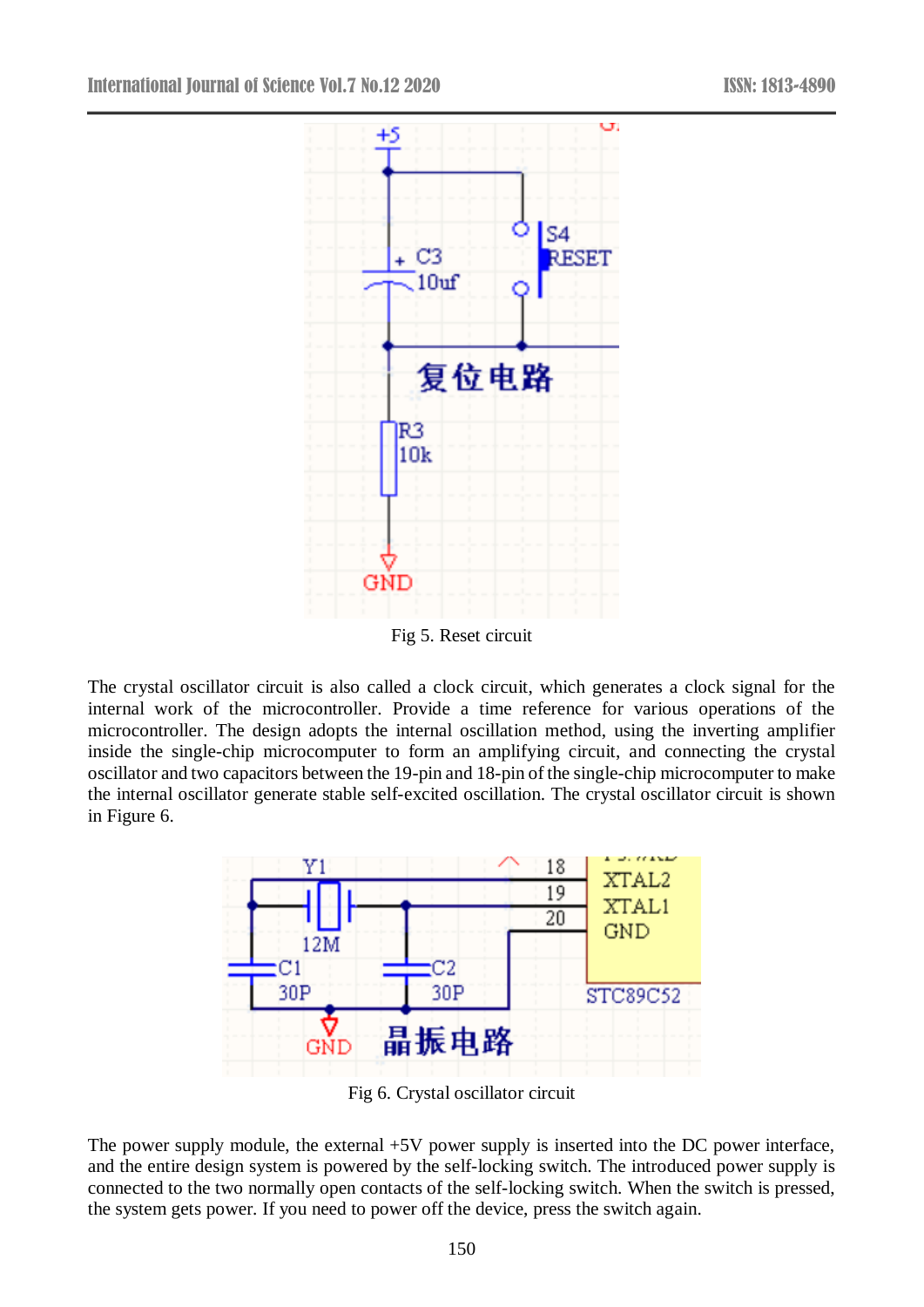

Fig 7. Power circuit

In order to ensure the design goal of simple production and operation, the design only uses three buttons to control the system. The three buttons are all connected to GND. When the button is pressed, a low level will be input to the corresponding MCU I/O port. The microcontroller program detects the low-level signal and executes the control operation on the corresponding part. The functions of the three buttons here are to enter parameter settings, adjust parameters up, and adjust parameters down. Use three keys to complete the setting of the humidity range, which has the characteristics of quick and easy operation. It is convenient for users to operate.



The alarm circuit in this design consists of two parts, which are the buzzer drive module and the LED display part. The buzzer drive module consists of a 2.2K resistor, PNP type transistor and buzzer. The 2.2K resistor plays the role of current limiting in this part, and the triode here is the switch. If the microcontroller outputs a low level to this pin, the low level signal will flow through the currentlimiting resistor. At this time, the transistor is turned on, and the current flows from VCC to the buzzer and the transistor returns to GND. Therefore, when the microcontroller sends a low-level signal to this port, the buzzer will sound. The display module of the alarm circuit is composed of red and yellow LED lights and two 2.2K resistors. Each LED lamp is connected in series with a resistor, because the working voltage of the LED is 3V, but the power supply used in this design is a  $+5V$ power supply, so the LED is connected in series with a resistor of 2.2K resistance. The role of the resistor here is to boost pressure. When the MCU outputs a low level to the port, the corresponding LED light will light up. In this design, if the humidity detected by the sensor is within the set range, the P1.1 port outputs low level, and the yellow LED lights up. If the detected humidity exceeds the set range, the microcontroller will output low-level signals to the P1.0 and P1.2 ports, and the buzzer will sound and the red LED will light up.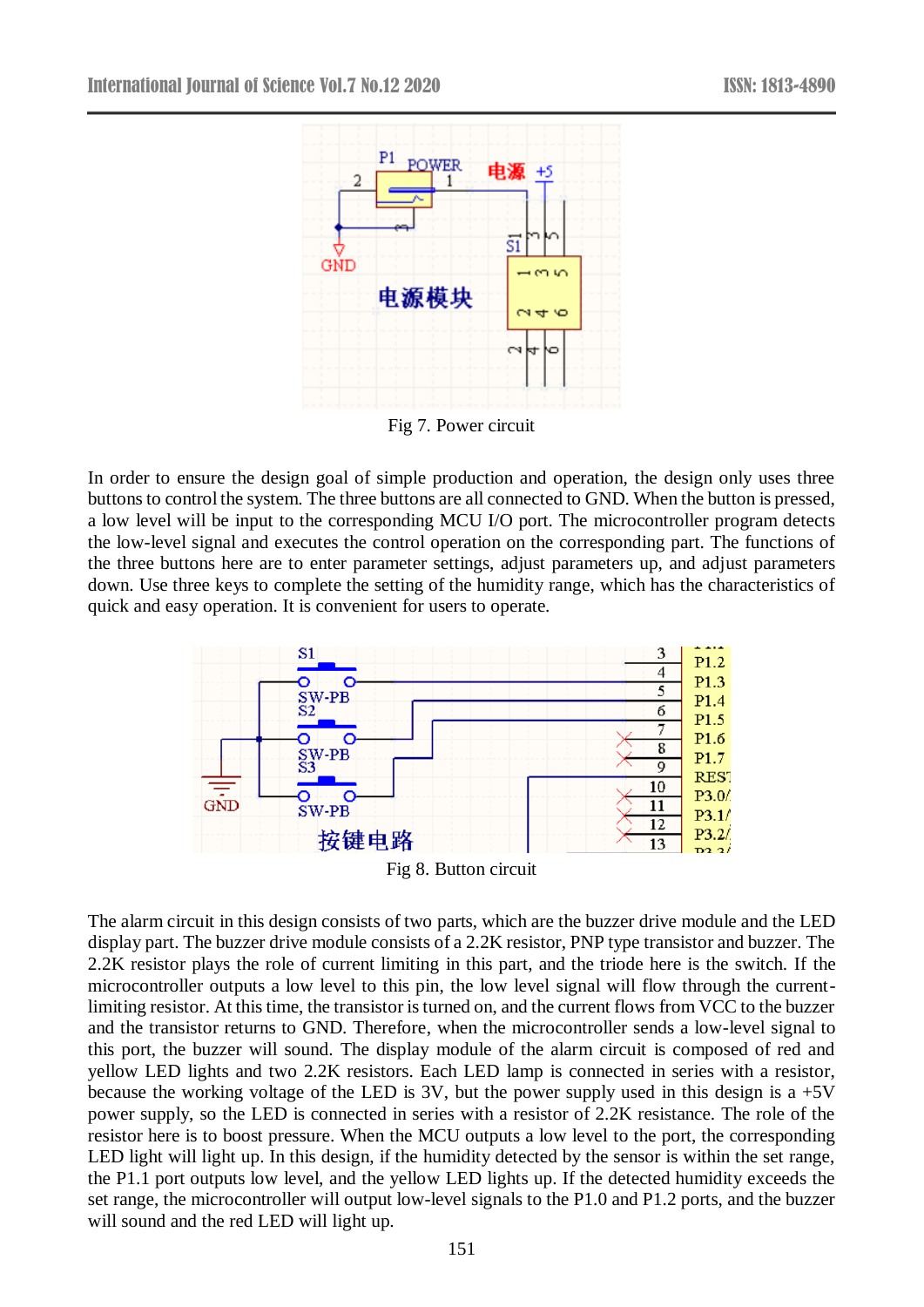

Fig 9. Alarm circuit

The HS1101 sensor used in this design is equivalent to a capacitor in the circuit schematic and simulation, and its capacitance value will change as the humidity of the measured object changes. In order to convert the variation of the capacitance into a signal that is easy for the microcontroller to receive and process, the design places the capacitance in the NE555 oscillator circuit. The 555 integrated circuit was originally used as a timer, so it was also called a 555 timer. After subsequent development, the circuit has a better and wider application range. In addition to being used as a timer, it can be used in many occasions that need to control or detect multiple elements such as light, temperature, humidity, and speed. Due to its low price, high reliability, and convenient use, the use of 555 integrated circuits can be seen in many electronic products. In the 555 oscillation circuit, the oscillation frequency read by the capacitance is different. In this part of the circuit, the change in capacitance is converted into a voltage frequency that is inversely proportional to it. The single-chip microcomputer reads the oscillation frequency generated by the humidity measurement circuit through the P3.3 port (INT1), which is the external interrupt port 1.



Fig 10. Humidity detection circuit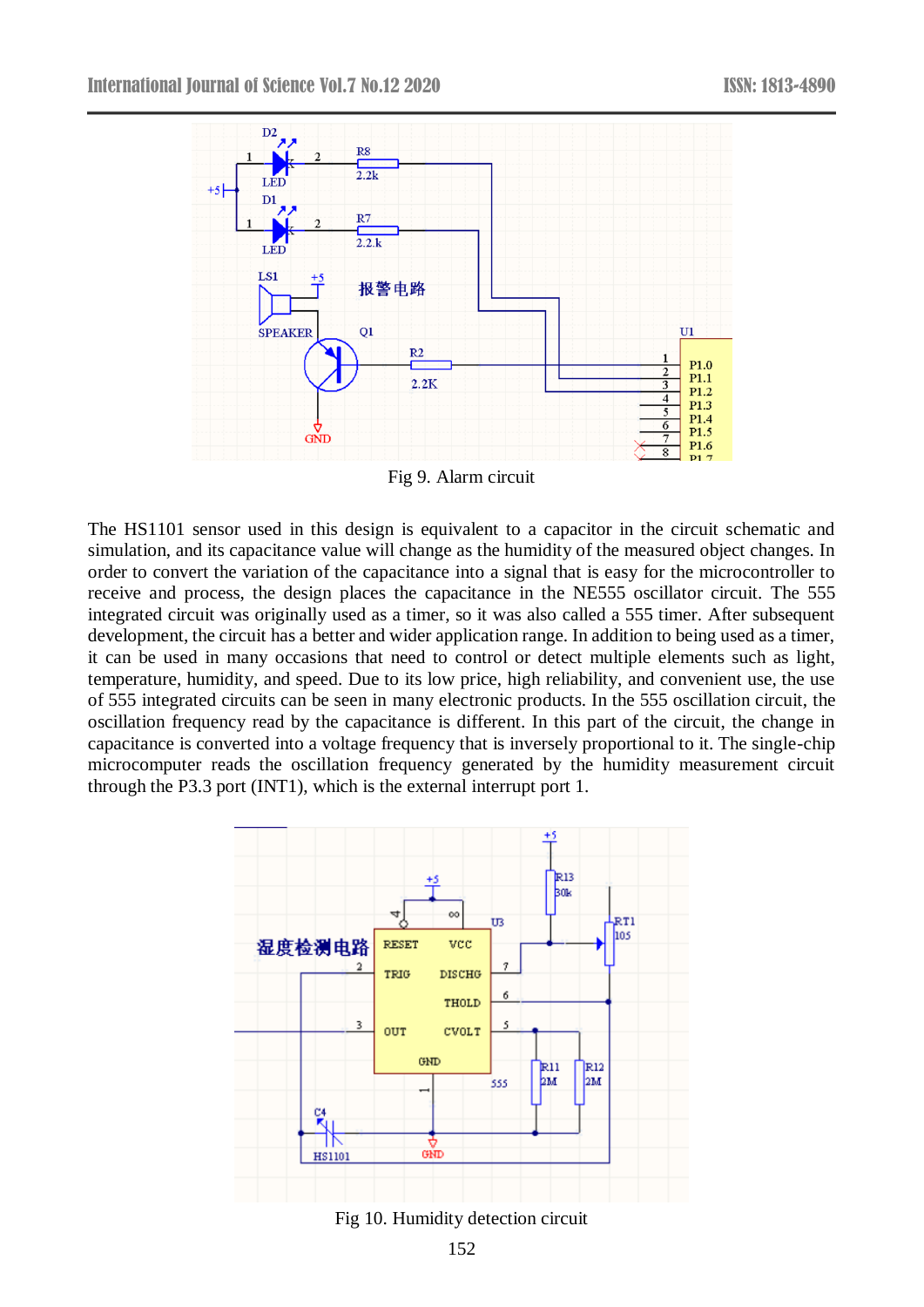

Figure 11 is the overall schematic diagram.

Fig 11. Overall schematic diagram

### **3. Conclusions**

The design is based on the design of the soil moisture detection of the single chip microcomputer. STC89C52 is used as the main control chip of the design system, the HS1101 humidity sensor is used to collect the soil humidity information, the upper and lower limits of the soil humidity range are set with the buttons, and the LCD1602 liquid crystal display is used to realize the real-time display of the current measured soil humidity percentage. When the soil moisture is within the set range, the yellow light in the alarm circuit will be on. When the soil moisture exceeds the set range, the red light will be on, and the buzzer will sound to remind the user. The actual measurement with the manufactured objects can effectively detect the soil moisture and quickly issue an alarm when the soil moisture exceeds the range.

# **Acknowledgments**

This work was supported by 2020 Jiangsu Province University Student Innovation and Entrepreneurship Training Program Project.